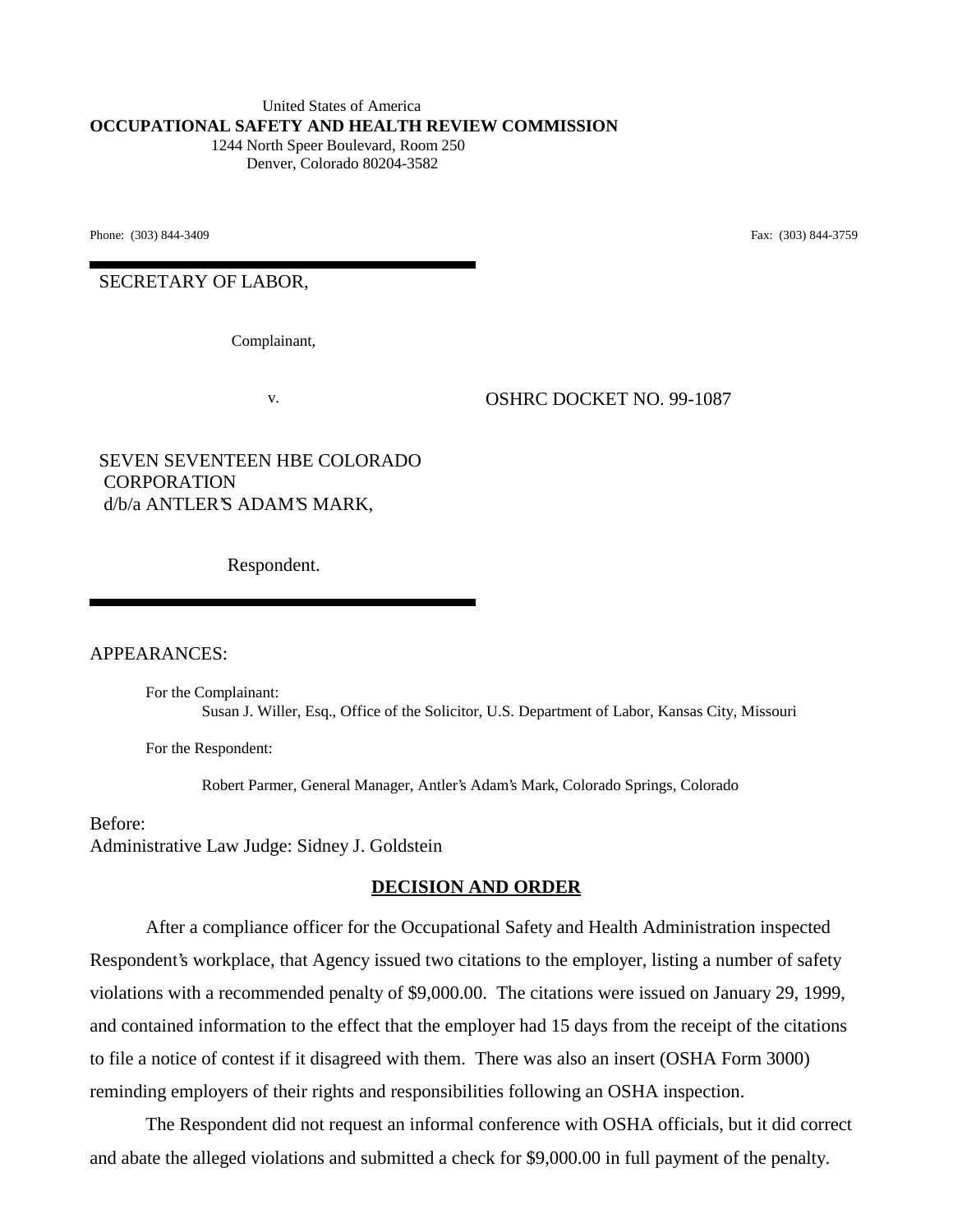The Administration thereupon closed the file in this matter.

On April 19, 1999, the Respondent made an inquiry concerning the citation and penalty. The Administration treated this letter as a notice of contest, but it denied a request for the refund of the penalty because the notice of contest was filed well after the fifteen-day period. After a complaint and answer were filed with this Commission, a hearing was held in connection with the Respondent's request that its \$9,000.00 payment be refunded.

There is no serious dispute with the facts in this case. The Respondent failed to file a notice of contest within 15 days of the receipt of the citations and did not participate in an informal settlement process. Nevertheless, the Respondent requests that the Commission order the Secretary of Labor to return its \$9,000.00 payment, or a portion thereof. The basis of the request includes (1) that the Respondent did not own or operate the premises at the time of the inspection; and (2) that the company controller was denied a right to file a notice of contest.

In its brief the Respondent alleges that the controller of the hotel was told by OSHA that the penalty was non-negotiable; and that the company did not have a right to contest. There is nothing in the record to support these assertions. The Respondent was duly notified at the time of the issuance of the citation that it had the right to file a notice of contest. Also, there is nothing in the OSHA Case File Diary Sheet to indicate that there was any oral or written communication to dissuade the Respondent from filing any objection to the citations. Indeed, the Respondent reviewed the citations and abated the safety infractions. I conclude that the Respondent was duly informed of its right to file a notice of contest.

Although the Respondent alleges that it did not acquire the property until January 11, 1999, this assertion is contrary to the evidence in this case. In an employer OSHA Employer Questionnaire, HBE Corporation is listed as the name of the company as of December 29, 1998. In a Safety Policy Statement dated January 1, 1999, General Manager Bacher wrote that it was the policy of Antler's Adam's Mark Hotel to maintain a safe workplace. Also, in a letter from Mr. Bacher to OSHA dated April 19, 1999, he wrote that Adam's Mark Hotel and Resorts had assumed ownership of the property only one week prior (December 22, 1998) to the inspection. Finally, on June 8, 1999, Robert Parmer, Respondent's general manager, confirmed that the company completed the purchase and acquisition of Antler's just one week prior to the inspection. I therefore conclude that the Respondent was the responsible operator of the property at the time of the inspection.

The record discloses that Respondent did not file its notice of contest until well after the 15-day